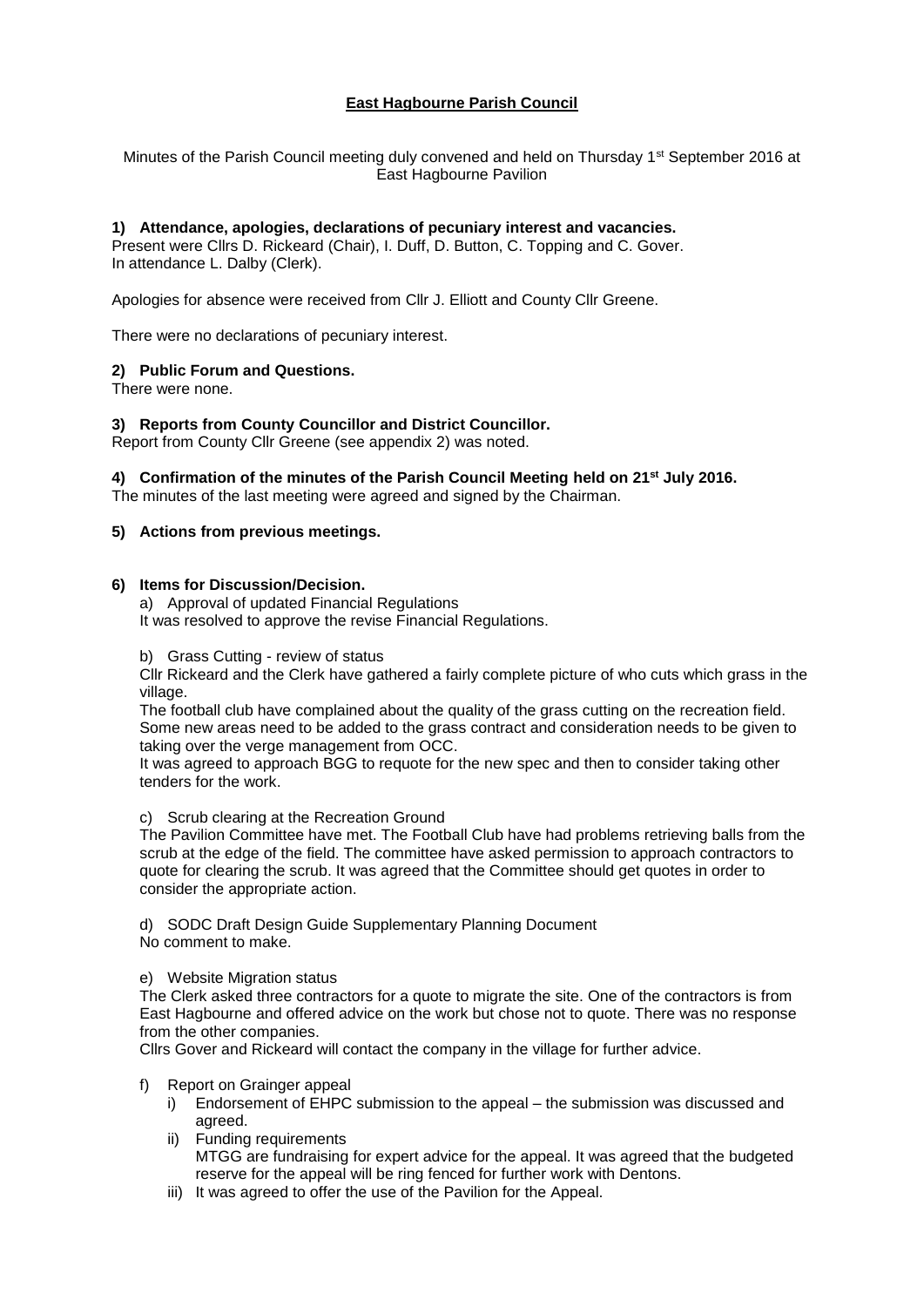### g) Bus service

The 94 service is working well and residents should be encouraged to make use of it. The 131 is used by 10 – 12 people each Friday. From this week users will be charged to use the service. The organisation of the Downlands Bus Group now needs to be regularised with Terms of reference, a bank account and committee (one person from each village). It was agreed to donate £250 to the bus group.

- h) Clerk's Salary NJC Scale Pay Scale Award Increase was approved.
- 7) Items for Report

a) Cemetery Committee Report See Appendix 3

## b) Neighbourhood Plan Report

CFO have produced a report with the results from the questionnaire. There will be a presentation at the end of October to run through the results. The questionnaire has produce clear results from a 44% return rate.

The next stage is to move forward with policies.

## c) Pavilion and Car Park status

There have been enquiries from new users which has resulted in a 6 week block booking for an art group.

Table Tennis has continued over the summer and the football club have had several friendly matches over the summer.

It is hoped work will begin on the car park in the next few weeks.

## d) Allotments

Shade from a large hedge of a garden in Wilcher Close is causing problems for allotment holders. The Clerk will contact the house owner.

## 8) Correspondence.

- The annual RoSPA report has been received. The Pavilion Committee will act on the results.
- OCC are to provide dedicated contacts for Parish Clerks.
- 9) Finance.
	- a) PAYMENTS FOR APPROVAL:-

| L. DALBY                      | CLERK'S SALARY       | 413.40 |
|-------------------------------|----------------------|--------|
| <b>BGG</b>                    | <b>GRASS CUTTING</b> | 189.00 |
| <b>HAGBOURNE VILLAGE HALL</b> | ROOM HIRE            | 24.60  |
| I THAMES WATER                | SUPPLY               | 10.06  |

# B) PAYMENTS MADE BETWEEN MEETINGS

| <b>EHSRC</b>          | <b>DONATION</b>          | 750.00 |
|-----------------------|--------------------------|--------|
| <b>EHSRC</b>          | <b>ROOM HIRE</b>         | 52.50  |
| <b>CHRIS ALBERRY</b>  | <b>WEBSITE EXPENSES</b>  | 29.99  |
| <b>BGG</b>            | <b>GRASS CUTTING</b>     | 396.00 |
| <b>BGG</b>            | <b>GRASS CUTTING</b>     | 396.00 |
| <b>PLAYSAFETY LTD</b> | <b>ANNUAL INSPECTION</b> | 92.40  |
| L. DALBY              | <b>CLERK'S SALARY</b>    | 413.20 |
| D. RICKEARD           | <b>EXPENSES</b>          | 12.99  |

# C) RECEIPTS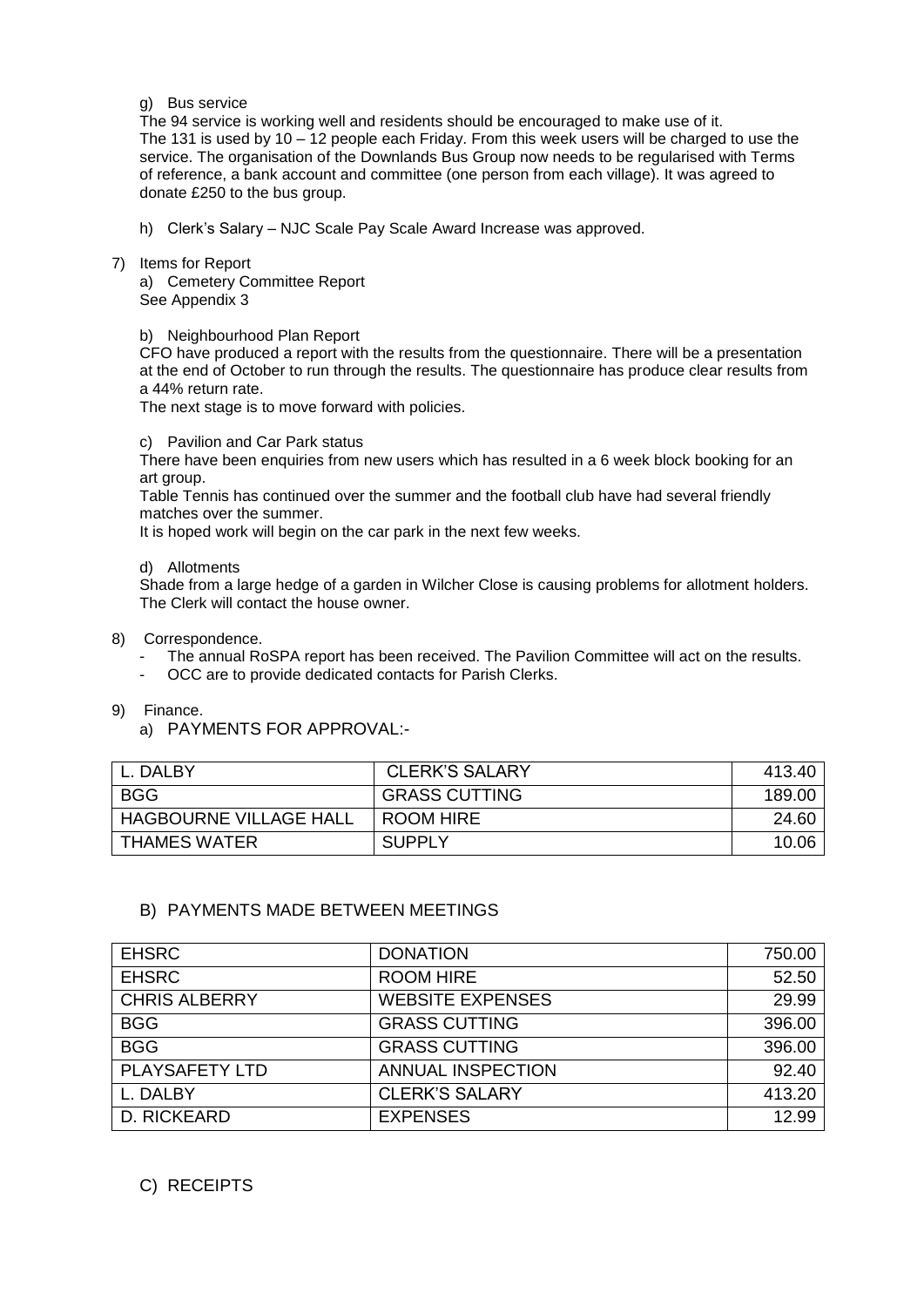D) THE ACCOUNT BALANCES ARE:-

| COMMUNITY A/C - 26TH AUGUST 2016                   | £41,634.46 |  |
|----------------------------------------------------|------------|--|
| BASE RATE TRACKER A/C - 31 <sup>ST</sup> JUNE 2016 | £2,102.13  |  |
| EAST AND WEST HAGBOURNE CEMETERY                   |            |  |
| COMMUNITY A/C - 22 <sup>ND</sup> JULY 2016         | £2673.62   |  |
| BUSINESS SAVER A/C - 1 <sup>ST</sup> APRIL 2016    | £842.18    |  |
| E) THE ALLOCATED PROJECT RESERVES ARE:-            |            |  |
| <b>PAVILION CAR PARK</b>                           | £7120.00   |  |
| NEIGHBOURHOOD PLAN                                 | £8,000     |  |
| NEW ROAD DEVELOPMENT                               | £3613      |  |

10) Items for report and inclusion on the September agenda.

There being no further business the meeting was declared closed.